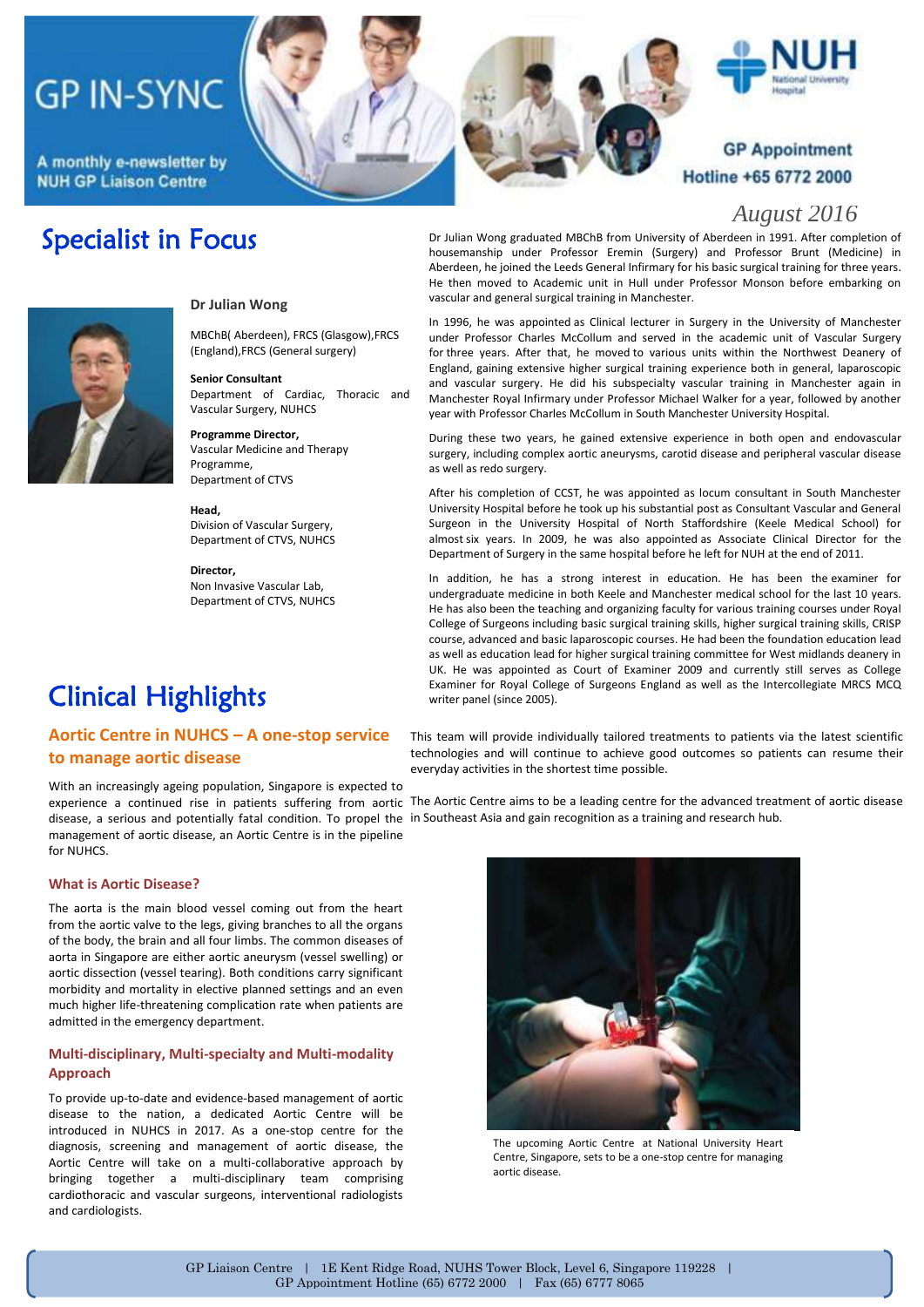

### **GP Liaison Centre (GPLC)**

GP Appointment Hotline: +65 6772 2000 Visit us at [http://www.nuh.com.sg/nuh\\_gplc/](http://www.nuh.com.sg/nuh_gplc/)

### Specialist in Focus



#### **Dr Yeo Wee Tiong**

MBBS, MMed (Int Med), MRCP(UK), ECDS, ECES

**Consultant**  Department of Cardiology National University Heart Centre, Singapore

**Assistant Professor**  Department of Medicine, Yong Loo Lin School of Medicine (NUS)

Dr Yeo Wee Tiong graduated from the National University of Singapore in 2002. He completed his physician's training in Internal Medicine in 2008 and was concurrently conferred Membership at the Royal College of Physicians (United Kingdom) and Masters of Internal Medicine from the National University of Singapore.

Following this, he completed his cardiology training at the National University Heart Centre, Singapore in 2011. He underwent sub-specialty training in cardiac electrophysiology at St Bartholomew's Hospital (United Kingdom). He furthered his interest in the management of arrhythmias in adults with congenital heart disease at the Royal Brompton Hospital (United Kingdom). Dr Yeo is now a certified cardiac device specialist (ECDS) and electrophysiologist (ECES) with the European Heart Rhythm Association.

While Dr Yeo sees general cardiology patients, his clinical and research interest is in cardiac arrhythmias (heart rhythm disorders). As part of his practice, he implants pacemakers, implantable cardioverter-defibrillators and cardiac resynchronisation pacemakers or defibrillators. He also performs both conventional and complex ablation procedures for all forms of arrhythmias.

Dr Yeo is active in undergraduate medical education in his capacity as Assistant Professor at the Yong Loo Lin School of Medicine. He is also involved in postgraduate medical education where he is involved as a core faculty member of the Cardiology Senior Residency Programme as well as the Medical Residency Programme.

## Clinical Updates

#### *Home monitoring for cardiac devices*

In Singapore, around 600-700 cardiac devices are implanted annually. These include

- Pacemakers
- Loop recorders
- Automatic implantable cardiac defibrillators (AICD)
- Cardiac resynchronisation therapy devices

Once these devices are implanted, patients are committed to lifelong follow up with the cardiac device specialist to ensure optimal device function. Patients will need review once or twice a year. At each visit, the devices have to be interrogated before review by the physician.

NUHCS now offers a home monitoring service for cardiac devices. The patient receives a home based monitor which can interrogate the device wirelessly. When required, it can send status reports on device function to a secure server where the physician can review the device function.



Patient with Home based Data transmission Secure server Physician review cardiac device monitor

This will greatly streamline the follow up process by:

- 1. Allowing patients to transmit their device reports from home
	- a. Patients spend less time in hospital during on-site visits as they can be reviewed by the physician immediately upon arrival.
	- b. Patients make fewer visits to the hospital as they do not need to turn up for alternate visits.
- 2. Earlier detection of device issues and arrhythmias
	- a. The hospital is alerted immediately in event of device malfunction or arrhythmias, reducing the lag time from detection to treatment.

These benefits have been demonstrated in robust large scale clinical trials translating into better care for patients and more effective utilisation of healthcare resources.